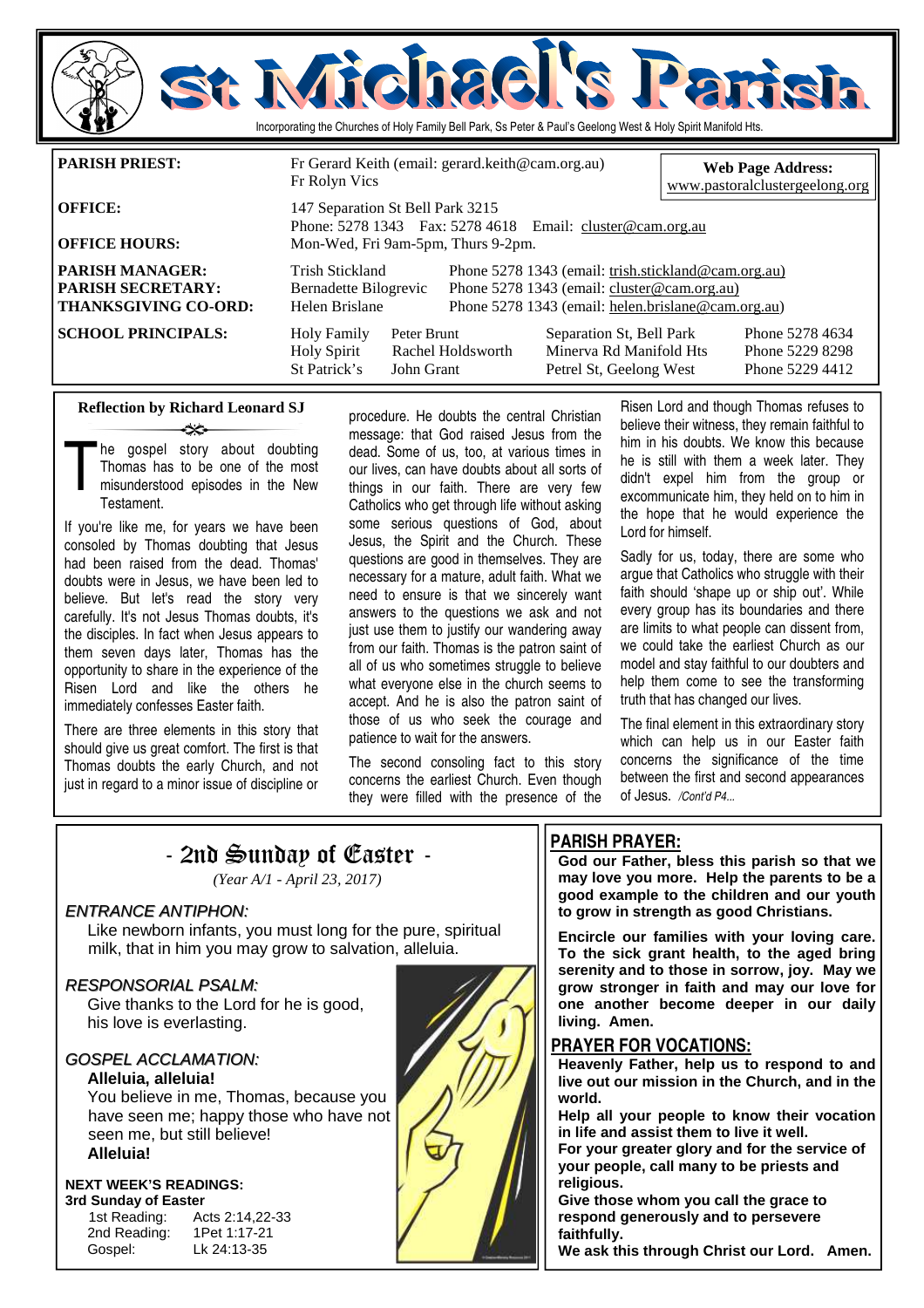# The St Michael's Parish at Prayer

## WEEKEND MASSES:

Holy Family, Bell Park: Holy Spirit, Manifold Hts: Ss Peter & Paul's, Geelong West: English… 8am and 9.30am Sunday 6.00pm Saturday 5.00pm Saturday Croatian… 11am Sunday 11am 1st, 3rd & 5th Sundays 11am 2nd & 4th Sundays Slovenian.. 12.15pm every 2nd Sunday of the month WEEKDAY MASSES: **Holy Family:** 9.15am Tues, 9.15am Thurs **Holy Spirit:** 9.00am Wed, 11am Fri and 9am 1st Sat. **Reconciliation after Saturday Mass** 

**Grace McKellar Centre:** 10.15am - 1st Tuesday **Maryville Nursing Home:** 11am 1st & 3rd Friday **Multicultural Centre:** 1.30pm - 1st Friday; **Vincentian Village:** 3.00pm 1st & 3rd Monday, (2nd & 4th Communion Service) **St John of God Hospital:** 11.30am every Thursday in SJOG Chapel

BAPTISMS: 1st & 3rd Sundays 12noon at Holy Spirit, 2nd & 4th Sundays 12noon at Ss P&P, 3rd Sunday 2pm at Holy Family

### COMMUNAL PRAYER:

**Mon...** Holy Family Women's Prayer Group 10.00am Holy Family Community Centre **Tues Integrals According to the Superior Community Centre** 5.30pm **Holy Family Community Centre Wed...** Prayer of the Church **Prayer of the Church Before 9am Mass** Holy Spirit Church Before 9am Mass and Holy Family Community Centre Contre 10.00am **Med...** Holy Family Community Centre **Wed... Holy Family Women's Prayer Group** 10.00am **Thurs...** Italian Prayer Group 10.00am St Patrick's Chapel **Fri...** Adoration of the Blessed Sacrament **After 11am Mass** Holy Spirit Church **Fri... Divine Mercy Constant Church 3.00pm** Holy Spirit Church Holy Spirit Church **Sat... Rosary Rosary Reserves After 9am Mass Holy Spirit Church** 

### **OUR LADY'S STATUE:**

If anyone would like to have Our Lady's Statue or if you could spare an hour a month to help, ph Tina Montalto on 5278 9314.

# AS A COMMUNITY WE PRAY FOR:

**RECENT DEATHS:** (Cav) Raoul Barbadoro **ANNIVERSARIES:** Rosa Rizzo, Rocco Menchise, Angela Zuclich, John Haines, Maria Ivelja and 1 year anniversary of Maria-Santa Lombardo **BAPTISMS:** Flynn Baulch, Roman Logiurato, Harriet Ruggles, Nash Wright, Emily Zivkovic **PRAY FOR THE SICK:** Joanne Straughan, Anita Capicchiano, June Smith, Cheryl Lambert, Ana Siketa, Johann Angerbaure, Hilary Thornton, Joe Gwizdek

*Please note: After approx five weeks names will be deleted from the sick list . Please phone the office on 5278 1343.*

# Roster for Next Sunday, April 30, 2017

(5th Sunday of the Month**)** 

Projectionist **R** Allum **C Resciniti** 

**HOLY FAMILY 8.00AM 9.30AM Commentators** M Howard **C Simpson** Lectors **FO'Neill** FO'Neill **D** Lunn, A Negro Welcomers C Marcantonio, V Resciniti, E Glynn

Commentators C Neilson

# **HOLY SPIRIT:** 6.00PM 11.00AM

Lectors **Contract Contract Contract Contract Contract Contract Contract Contract Contract Contract Contract Contract Contract Contract Contract Contract Contract Contract Contract Contract Contract Contract Contract Contra** Special Ministers M Abbott, D Torpy, C Laffy **R** Pugh, V Trinder Welcomers I Cleary, L Fossey

### **Ss PETER & PAUL'S: 5.00PM**

Commentators M Bohan Lectors P Power Special Ministers P McGlinchey Welcomers **D** D Dougherty Projectionist B Middleton

Projectionist MKroger NAM MEDIA NAME L Coles

Special Ministers **R** Allum, J Genova, C Marcantonio **H** Verdnik, M Baird, J Sheahan, M Perera,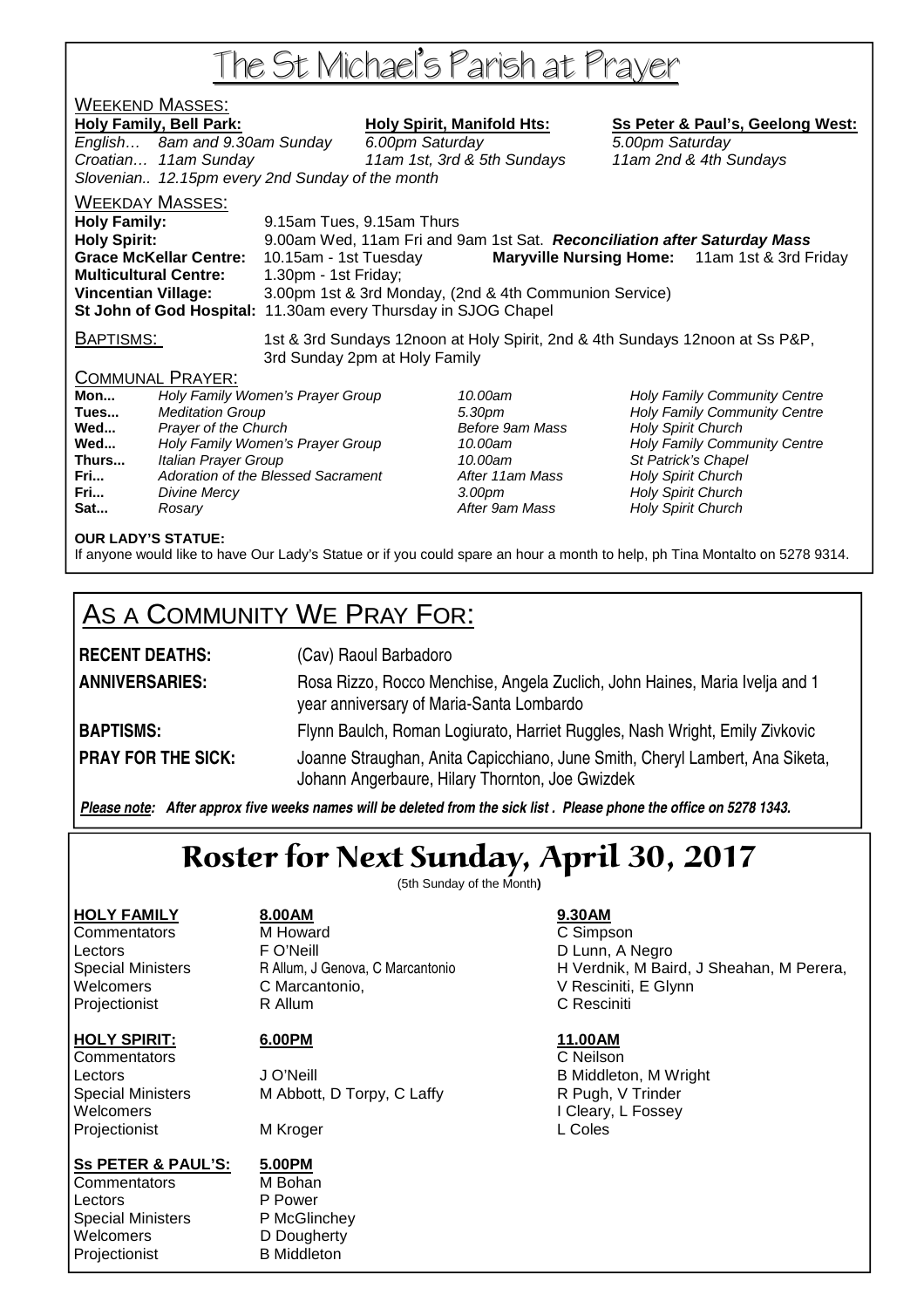## Recurring Activities in St Michael's:

**St Michael's Luncheon…** First Sunday of each month at the Holy Spirit Hall from 12noon. BYO food and drink to share. **Holy Family Luncheon..** Third Sunday of each month at the Community Centre from 12noon. **BYO casserole & drink to share. Holy Family Women's Group...** First Monday evening of each month at the Community Centre 7.00pm<br>St Vincent de Paul... **Holy Family meet 1st and 3rd Tuesdays at the Community Centre 7.30 St Vincent de Paul…** Holy Family meet 1st and 3rd Tuesdays at the Community Centre 7.30pm. Holy Spirit meets 1st and 3rd Tuesdays 7.00pm in Holy Spirit Hall Legion of Mary... **Exery Friday 9.30am in the Holy Family Community Centre Baptism Preps** <br>**Holy Family Choir Practice... 1998 Exery Wednesday night at Holy Family Church**<br>
Every Wednesday night at Holy Family Church **Holy Family Choir Practice…** Every Wednesday night at Holy Family Church 7pm **Manifold CWL... Holy Spirit Hall, 1st Wednesdays in the month Italian Mass…** First Thursday of the month in St Patrick's Chapel 2nd Tues of each month, 6.15pm at Capri Receptions. Dinner/Guest Speaker - ph 0431 959 584

*If you wish to know more about these groups, as well as about our Sacramental Program for children in non-Catholic schools, our Baptism and Wedding procedures, our Partnership with the Columbans in the Philippines and so on, please visit our webpage:* 

## Office closure:

The Office will be closed on **Tuesday April 25** (Anzac Day)



## **FAREWELL AND THANKYOU TO TRISH STICKLAND:**

After thirteen very productive years in the Pastoral Cluster, Trish has decided to retire. Trish has made an important and valuable contribution to the life of the Parish. She has been instrumental in the successful transition of the three parishes into one amalgamated parish. She has done this through her fine administrative prowess, the initiation and oversight of Fr Mick's Relay for Life Team, as well as having a key role in our Philippines Partnership Program. Over the last thirteen years there has been considerable renovation and restoration of Churches and it's been Trish's input and management that has brought these projects to a successful fruition. There have been many other endeavours that Trish has been involved in and for that both Fr Mick and I have been most grateful. On your behalf I extend heartfelt thanks to Trish for all that she has done for this community. (Fr Gerard)

# Liturgy in the Cluster:

## **THANKYOU, THANKYOU, THANKYOU!**

Fr Rolyn and I would like to offer thanks for the generous effort of so many in our Easter Celebrations. Holy Week is central to our Catholic Christian faith and again we have celebrated the various elements of this time very well - the Mass of Anointing with Luncheon afterwards; the Second Rite of Reconciliation; Holy Thursday; Stations of the Cross; the Good Friday Ceremony; the two Easter Vigils (including the newly introduced Vigil at 5pm Ss Peter & Paul's) and the Easter Sunday Masses, which were accompanied with Baptisms of babies and Primary School-aged children. To achieve such a prayer filled array of ceremonies involved the work of the generosity of effort and spirit of so many people. Thankyou for a job well done! (Fr Gerard & Fr Rolyn)

## **DIVINE MERCY SUNDAY:**

|                                    | Date:<br>Place:<br>Program:                                                                                                                                                                                                                               | Sunday 23rd April<br><b>Holy Spirit Church</b><br>1pm Confessions; 2pm Rosary and Divine Mercy Prayers and 3pmHoly<br>Mass and Veneration of St Faustina's 1st Class Relic<br>Main Celebrant: Fr David Willis OP |  |  |  |  |  |
|------------------------------------|-----------------------------------------------------------------------------------------------------------------------------------------------------------------------------------------------------------------------------------------------------------|------------------------------------------------------------------------------------------------------------------------------------------------------------------------------------------------------------------|--|--|--|--|--|
|                                    | "Remember this well, and we can say it all together:<br>There is no limit to Divine Mercy offered to all" - Pope Francis 6/4/2014<br>"Mercy, compassion and forgiveness are most Godly,<br>and is always an act of Divine Mercy" - Vatican Radio 1/3/2016 |                                                                                                                                                                                                                  |  |  |  |  |  |
|                                    |                                                                                                                                                                                                                                                           | Enquiries - Please contact Chris 0407 522 055.                                                                                                                                                                   |  |  |  |  |  |
| <b>April 23</b><br><b>April 26</b> |                                                                                                                                                                                                                                                           | 1st Eucharist Commitment Mass - Ss Peter & Paul's 11am<br>Sacramental Evening - St Patrick's 7pm                                                                                                                 |  |  |  |  |  |

- **April 28... Class Mass** St Patrick's Chapel 9.15am
- **Class Mass** Holy Spirit Church 11am
- **April 30... 1st Eucharist Commitment Mass** Ss Peter & Paul's 11am. NB: This is an extra Mass